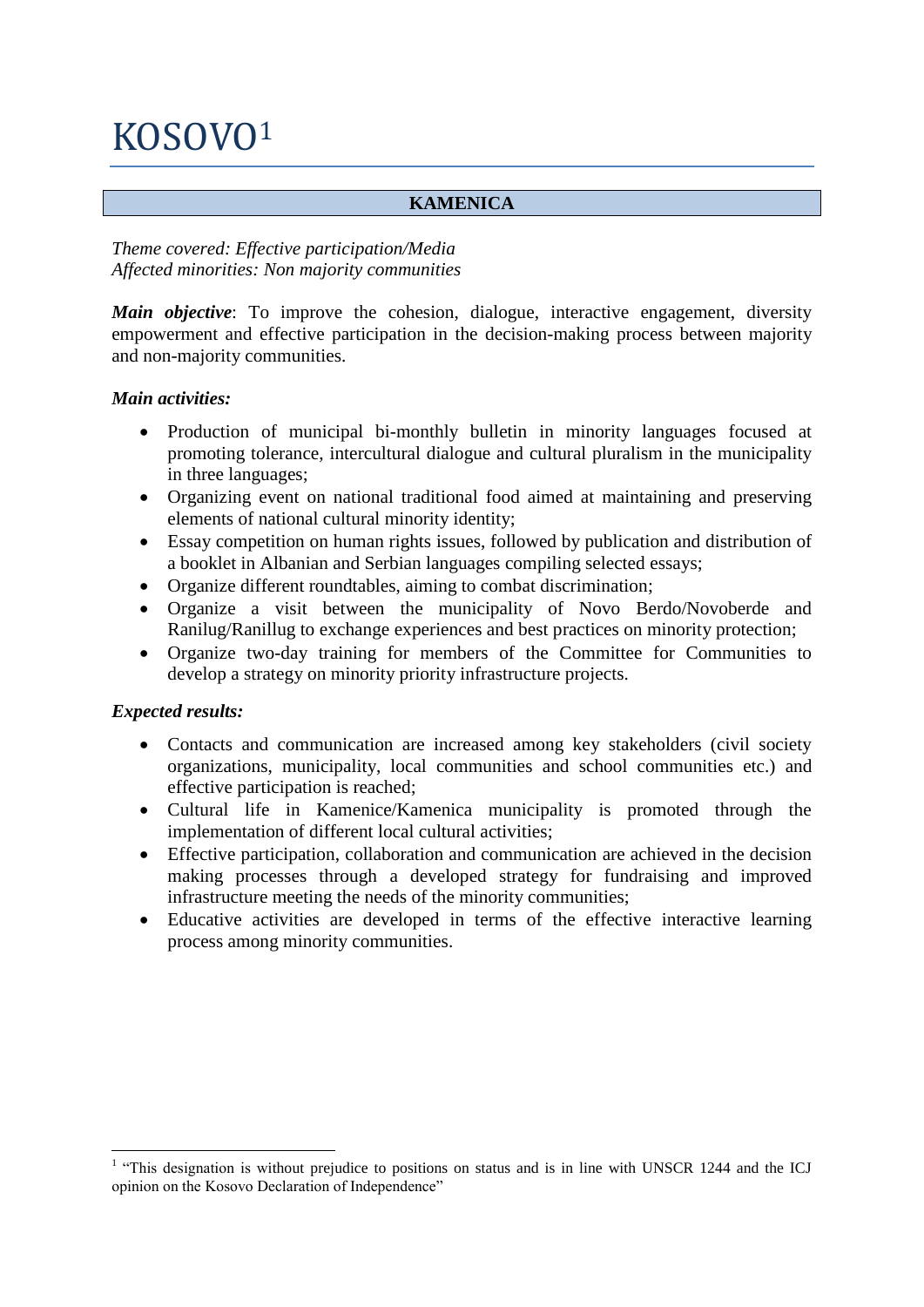## **LEPOSAVIC**

## *Theme covered: Effective participation Affected minorities: Non majority communities*

*Main objective:* To support the local government of the Municipality of Leposavic in enhancing policies and capacity for implementation of the recommendations on cultural development of minority groups.

#### *Main activities:*

- Inter-Ethnic Community Dialogue Establishment;
- Workshop for municipal authorities and ethnic representatives: Minority rights and cultural development;
- Round Table Debates on (i) Relations between majority and minority groups in the Leposavić Municipality (ii) Cultural rights of minorities in the Leposavić Municipality and (iii) Milestones, needs for equal cultural development in the Leposavić Municipality;
- Drafting and approval of the "Strategy for coordinated cultural development of ethnic groups in the Leposavić Municipality";
- Minority cultural rights promotion;
- Organisation of an Ethno Fair/ exhibition of a diverse range of traditional arts crafts, handcrafts, antiques, medicinal herb-based products, souvenirs, healthy foods and beverages as ethnic-cultural features;
- Youth inter-ethnic cultural trainings.

#### *Expected results:*

- Cooperation between ethnic communities' representatives of the Leposavić Municipality established;
- Representatives of ethnic groups impacted decision-making process concerning minority rights position enhancement;
- Broader community deepen their multicultural understanding and knowledge on various ethnic groups living in the Leposavić Municipality.

#### **RAHOVEC**

*Theme covered: Culture/Non-discrimination Affected minorities: Roma, Ashakli and Egyptians*

*Main objective*: To improve the economic potential of Roma, Ashkali and Egyptian community members by improving their occupational opportunities.

#### *Main activities:*

- Implementation of the Local Action Plan for Roma, Ashkali and Egyptian communities;
- Organization of a three-month vocational training, including skills such as hairdressing and house-decorating;
- In-kind donations will be provided to the participants, up to the value of 2,000 Euro,